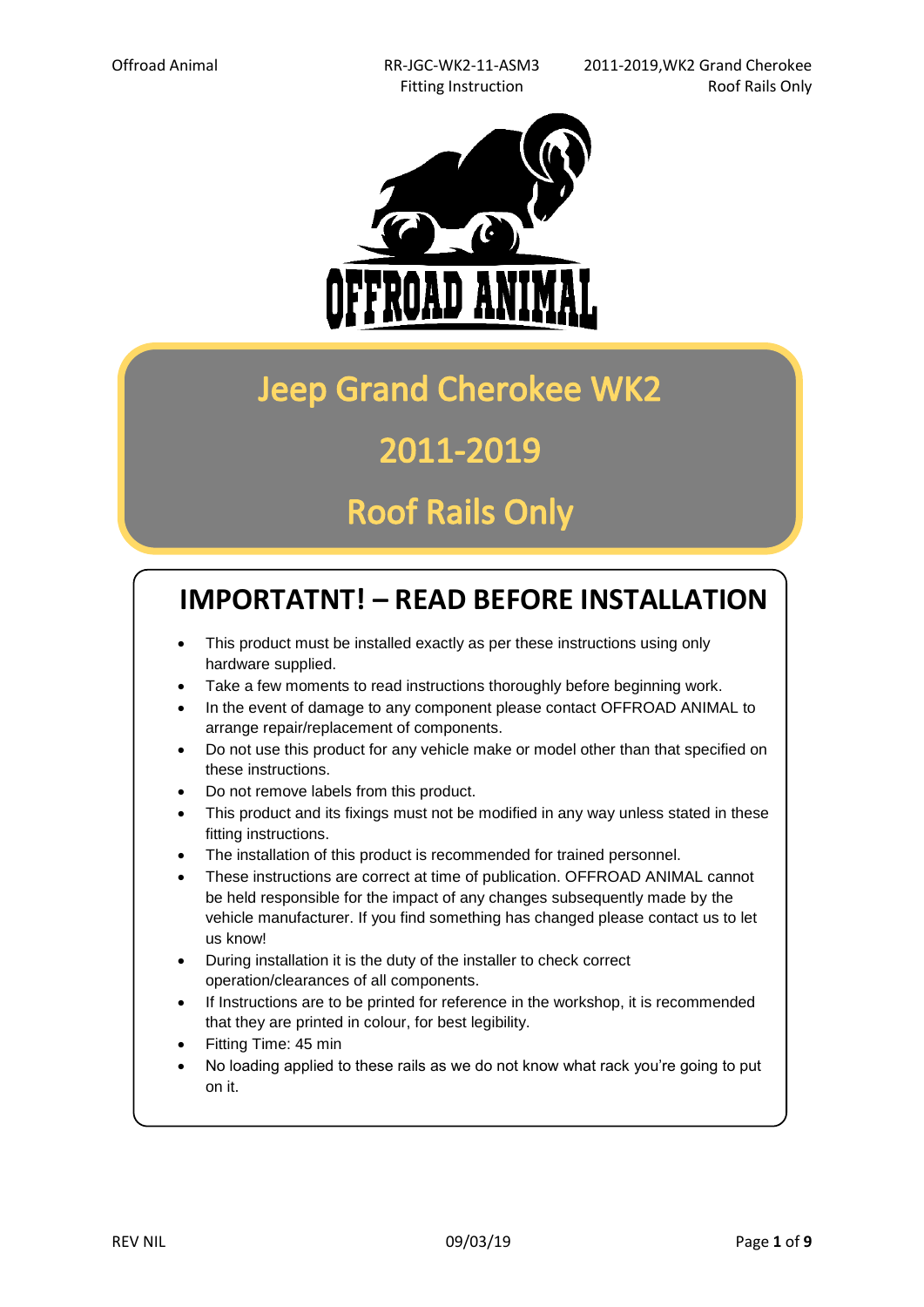# **PARTS LISTING**

#### **IMPORTANT:** Check all parts are present before beginning work! Contact OFFROAD ANIMAL if something is missing.

### **Main Parts – In the Box**

| Qty | Part Number             | Description          | Image                                                                                                                                                                                                                                                |
|-----|-------------------------|----------------------|------------------------------------------------------------------------------------------------------------------------------------------------------------------------------------------------------------------------------------------------------|
|     | RR-JGC-WK2-11-<br>ASM2L | <b>ROOF MOUNT LH</b> | <b>Contract Contract Contract Contract Contract Contract Contract Contract Contract Contract Contract Contract Contract Contract Contract Contract Contract Contract Contract Contract Contract Contract Contract Contract Contr</b>                 |
|     | RR-JGC-WK2-<br>ASM2R    | <b>ROOF MOUNT RH</b> | <b>Contract on the Contract of Contract on the Contract of Contract on the Contract of Contract on the Contract of Contract on the Contract of Contract on the Contract of Contract on the Contract of Contract on the Contract </b><br><b>STATE</b> |

### **Small Parts – Contained in Small Parts Kit Bag**

| Qty               | Part Number     | Description                   |
|-------------------|-----------------|-------------------------------|
| 1                 | PINCH WELD      | PINCH WELD BLACK 14MM X 9MM X |
|                   | <b>BLACK 3M</b> | 3M                            |
| $12 \ \mathrm{ }$ | M6 X 20         | M6 X 20 HEX ZINC 8.8          |
| 12                | M6 MUD WASH     | M6 MUD GUARD WASHER           |
| 12                | M8 CN           | <b>M8 CAGE NUT</b>            |
| 12                | M8 FW           | <b>M8 FLAT WASHER</b>         |
| 12                | M8 X 25         | M8 X 25 HEX BOLT ZINC 8.8     |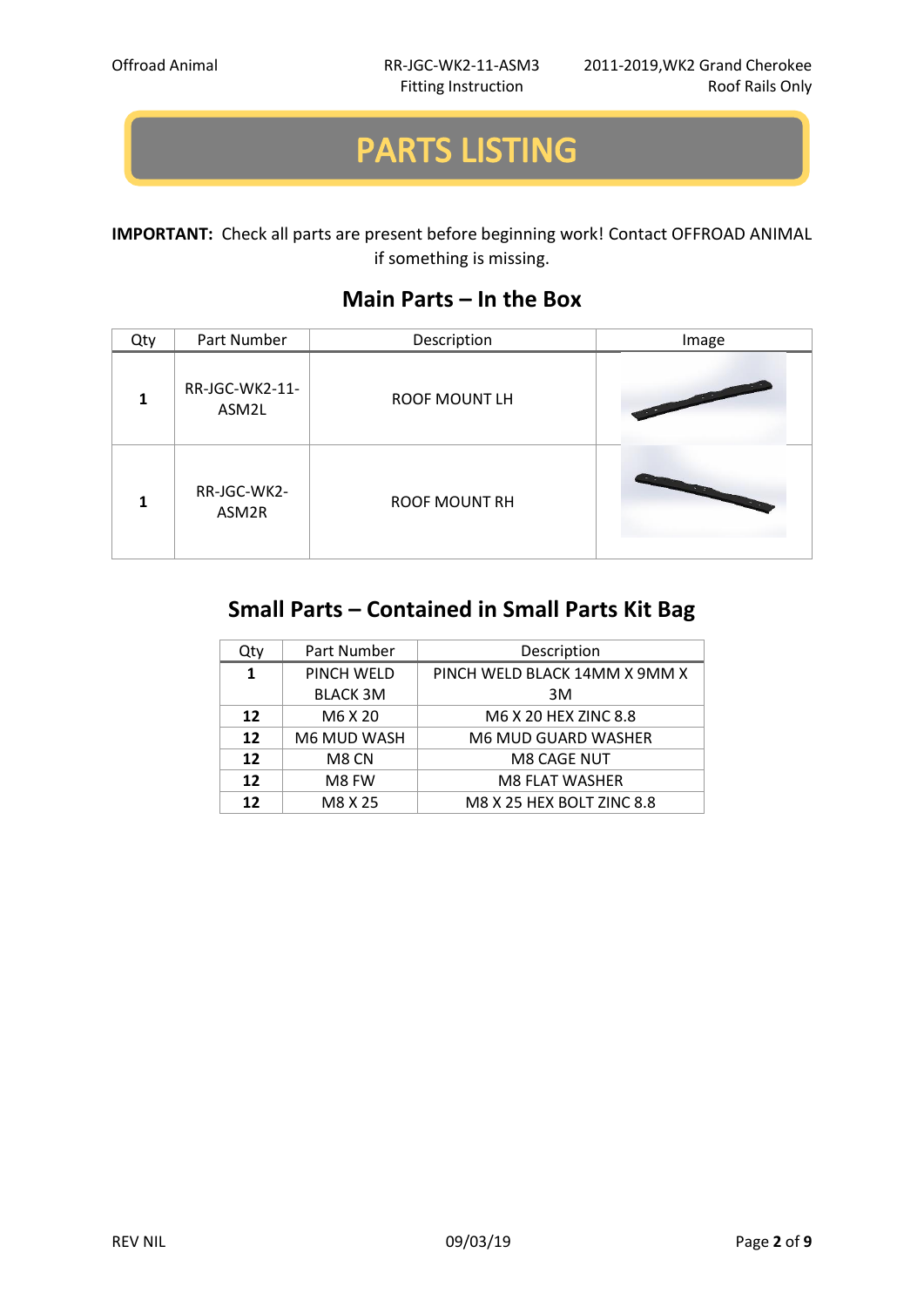## **TOOLS REQUIRED**

The following tools will be required to install the product.

| <b>Hand Tools</b> | <b>Power Tools</b> | <b>Workshop Equipment</b> |
|-------------------|--------------------|---------------------------|
| -T30 Torx Bit     |                    |                           |
| -10mm Spanner     |                    |                           |
| -10mm Socket and  |                    |                           |
| ratchet driver    |                    |                           |
| -13mm Spanner     |                    |                           |
| -13mm Socket and  |                    |                           |
| ratchet driver    |                    |                           |
| -Side Cutters     |                    |                           |
|                   |                    |                           |
|                   |                    |                           |
|                   |                    |                           |
|                   |                    |                           |
|                   |                    |                           |
|                   |                    |                           |
|                   |                    |                           |
|                   |                    |                           |
|                   |                    |                           |
|                   |                    |                           |
|                   |                    |                           |
|                   |                    |                           |
|                   |                    |                           |

# **GENERAL WARNINGS**

Offroad Animal will not be responsible for other manufacturers or custom racks used on our rails. T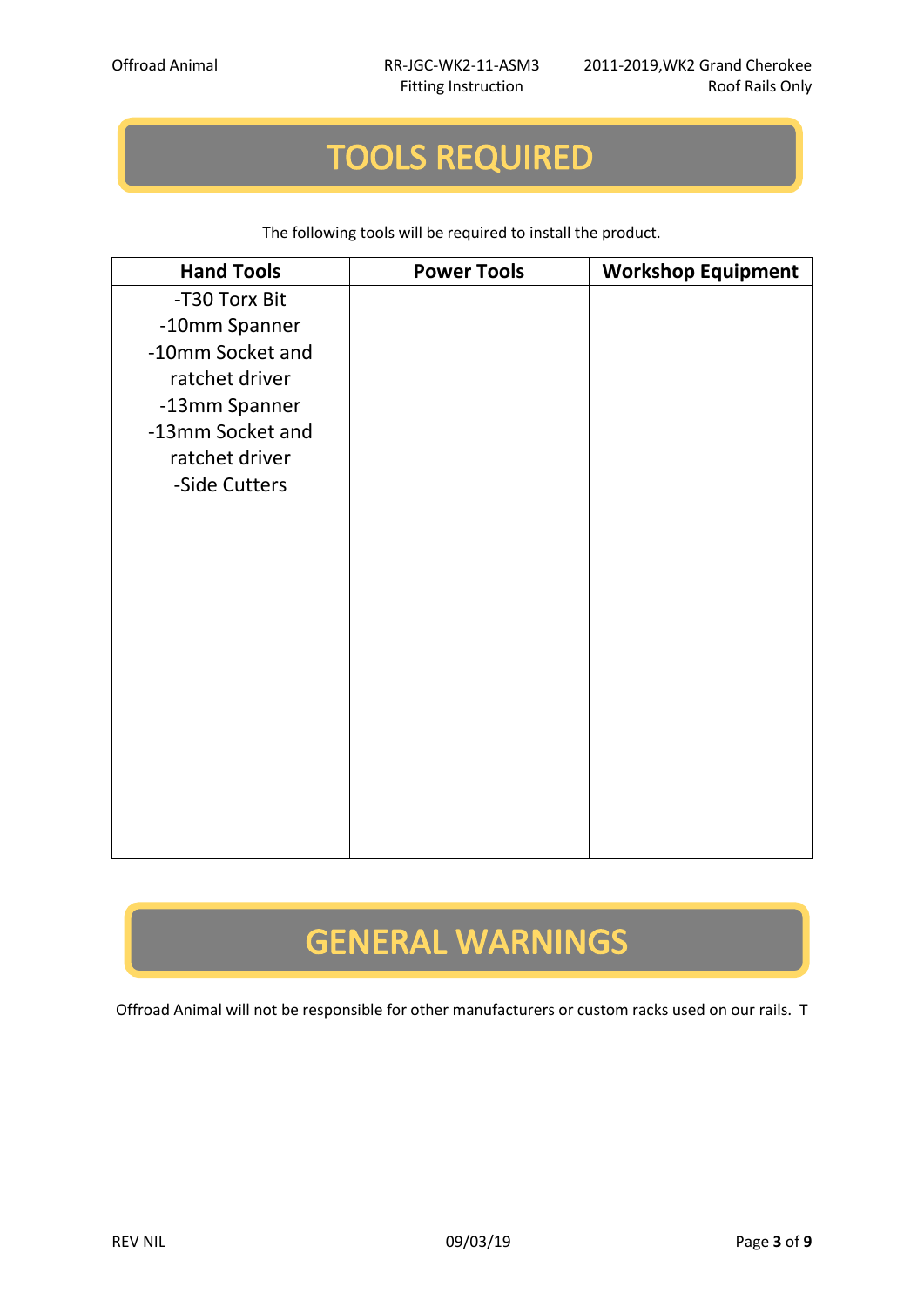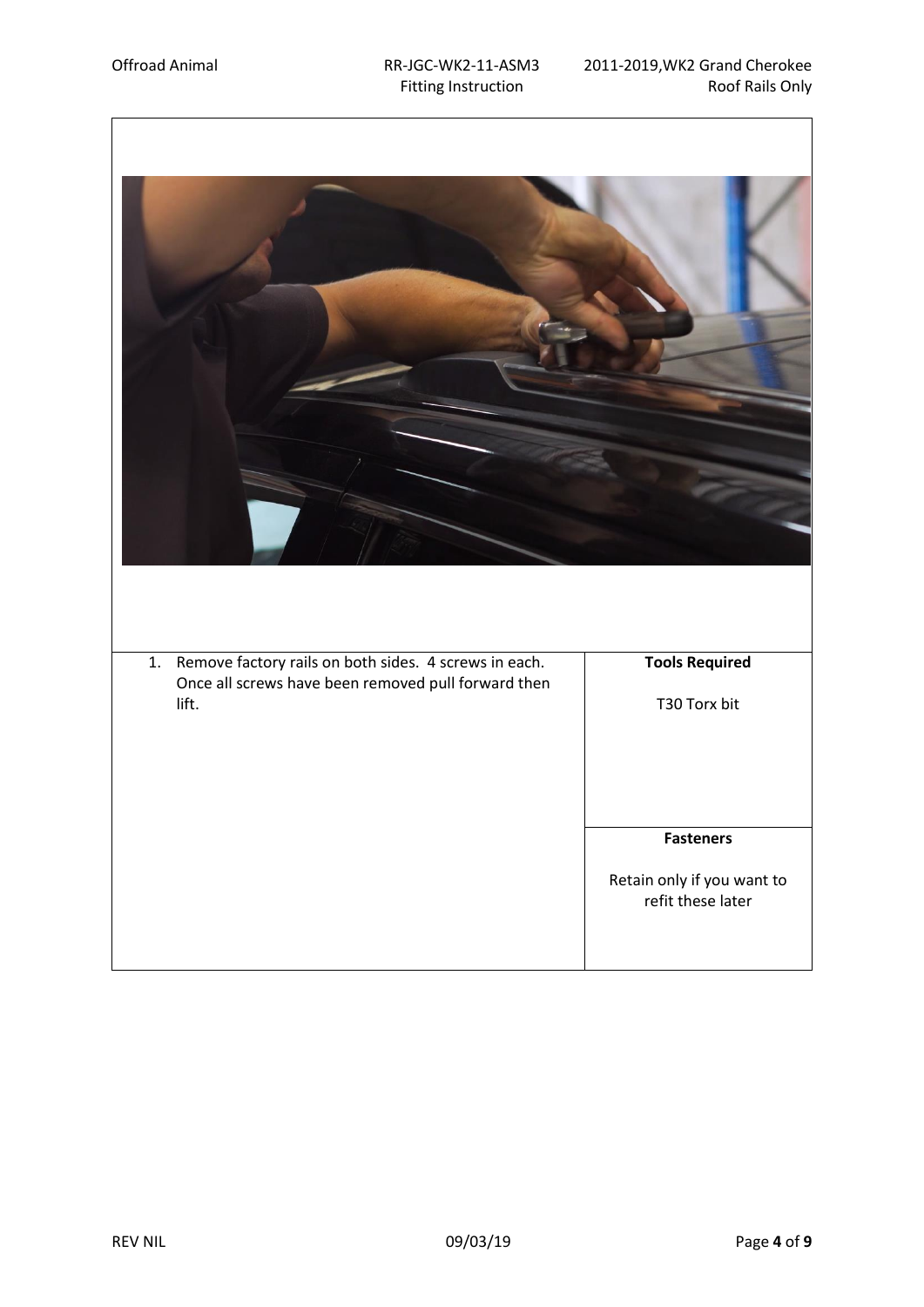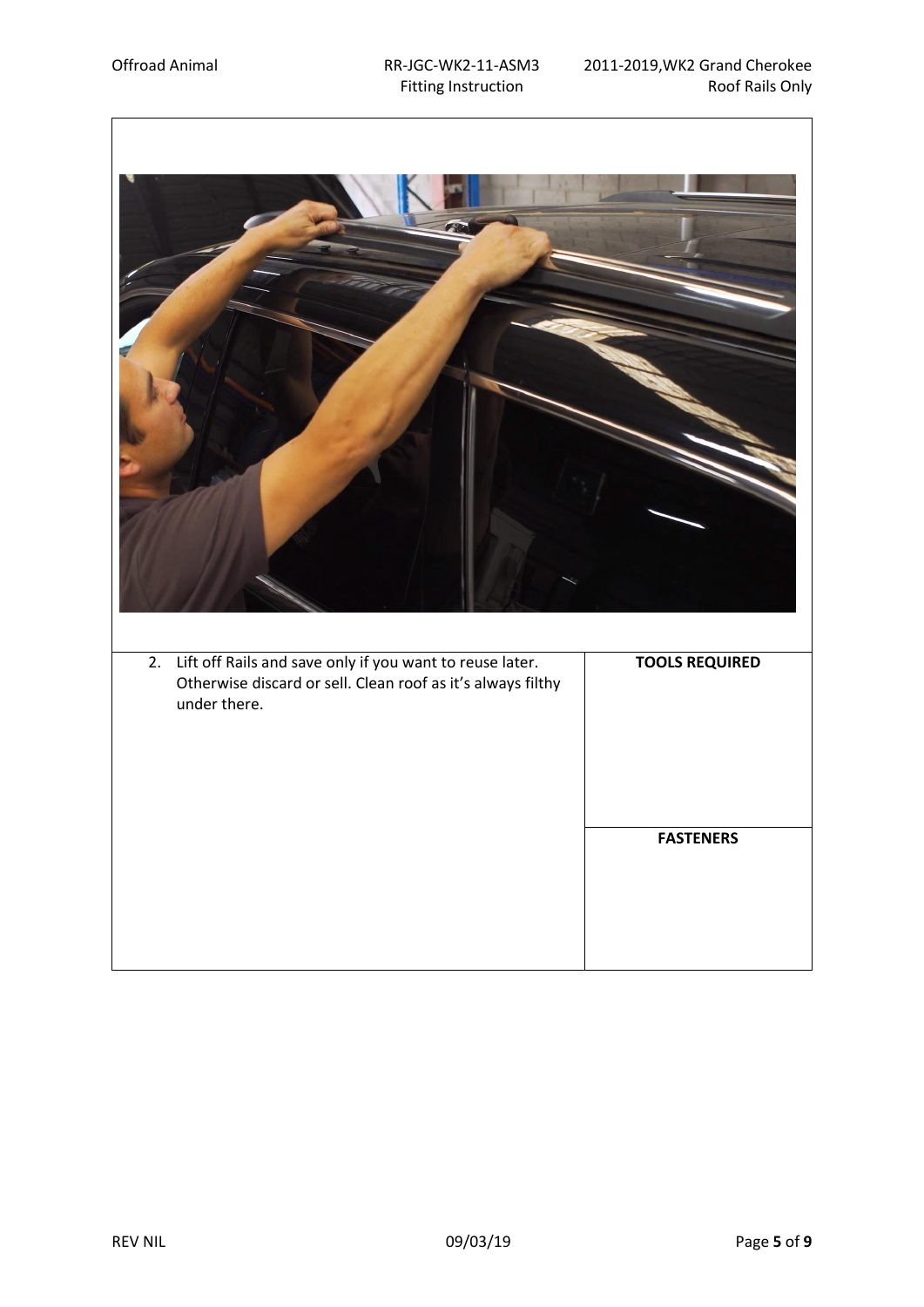| Fit Pinch weld to short edge of roof rails. Trim excess off with side<br>$\overline{3}$ .<br>cutters | <b>TOOLS REQUIRED</b> |
|------------------------------------------------------------------------------------------------------|-----------------------|
|                                                                                                      | Side cutters          |
|                                                                                                      |                       |
|                                                                                                      |                       |
|                                                                                                      | <b>FASTENERS</b>      |
|                                                                                                      |                       |
|                                                                                                      |                       |
|                                                                                                      |                       |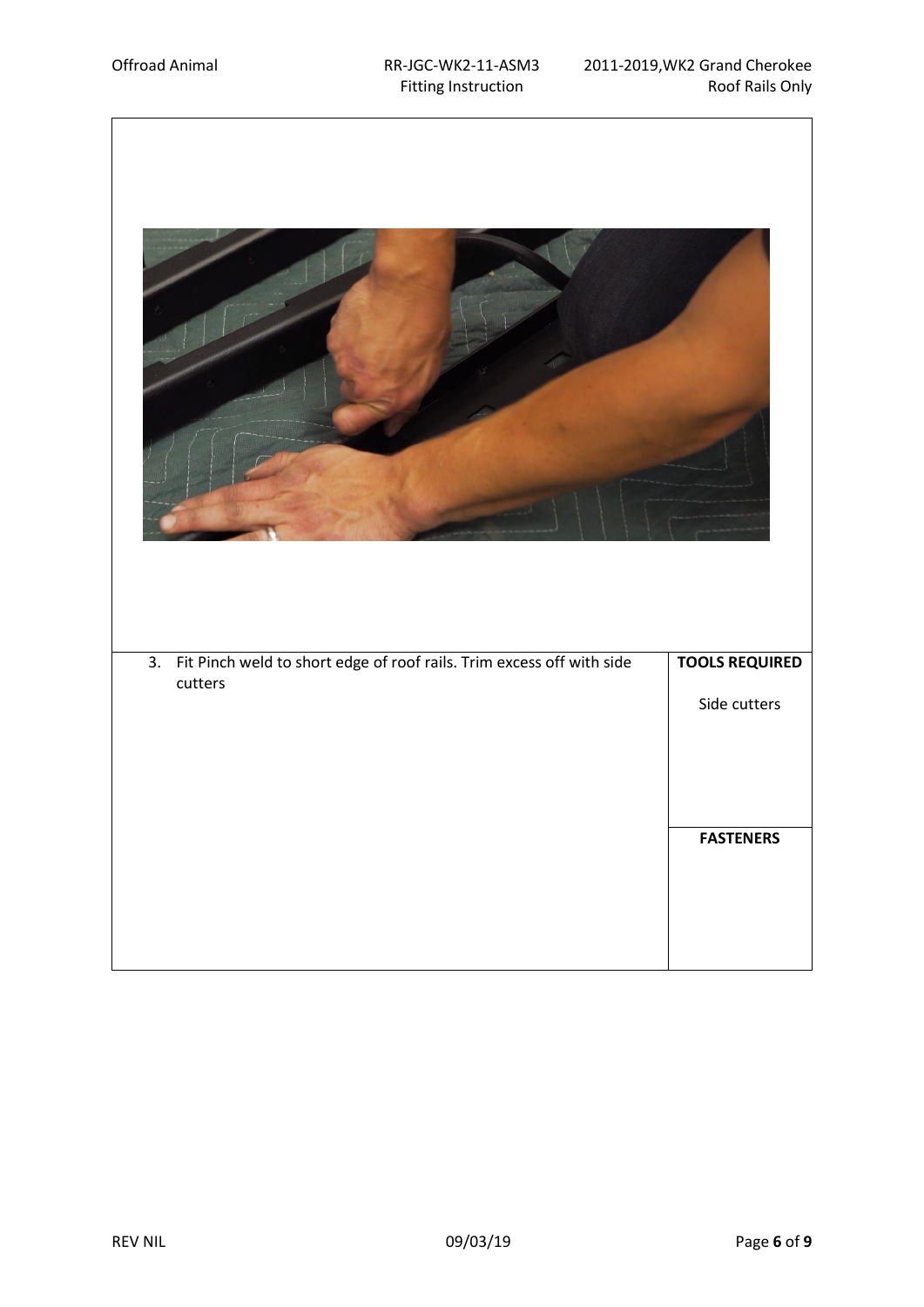| Fit nutserts as shown in both rails (6 per rail). You can use needle<br>4.<br>nose plyers or screwdriver to push one end of cage in from side | <b>TOOLS REQUIRED</b>              |
|-----------------------------------------------------------------------------------------------------------------------------------------------|------------------------------------|
|                                                                                                                                               | Needle nose<br>plyers or flat head |
|                                                                                                                                               | screw driver                       |
|                                                                                                                                               |                                    |
|                                                                                                                                               | <b>FASTENERS</b>                   |
|                                                                                                                                               | M8 Nutserts (12)                   |
|                                                                                                                                               |                                    |
|                                                                                                                                               |                                    |
|                                                                                                                                               |                                    |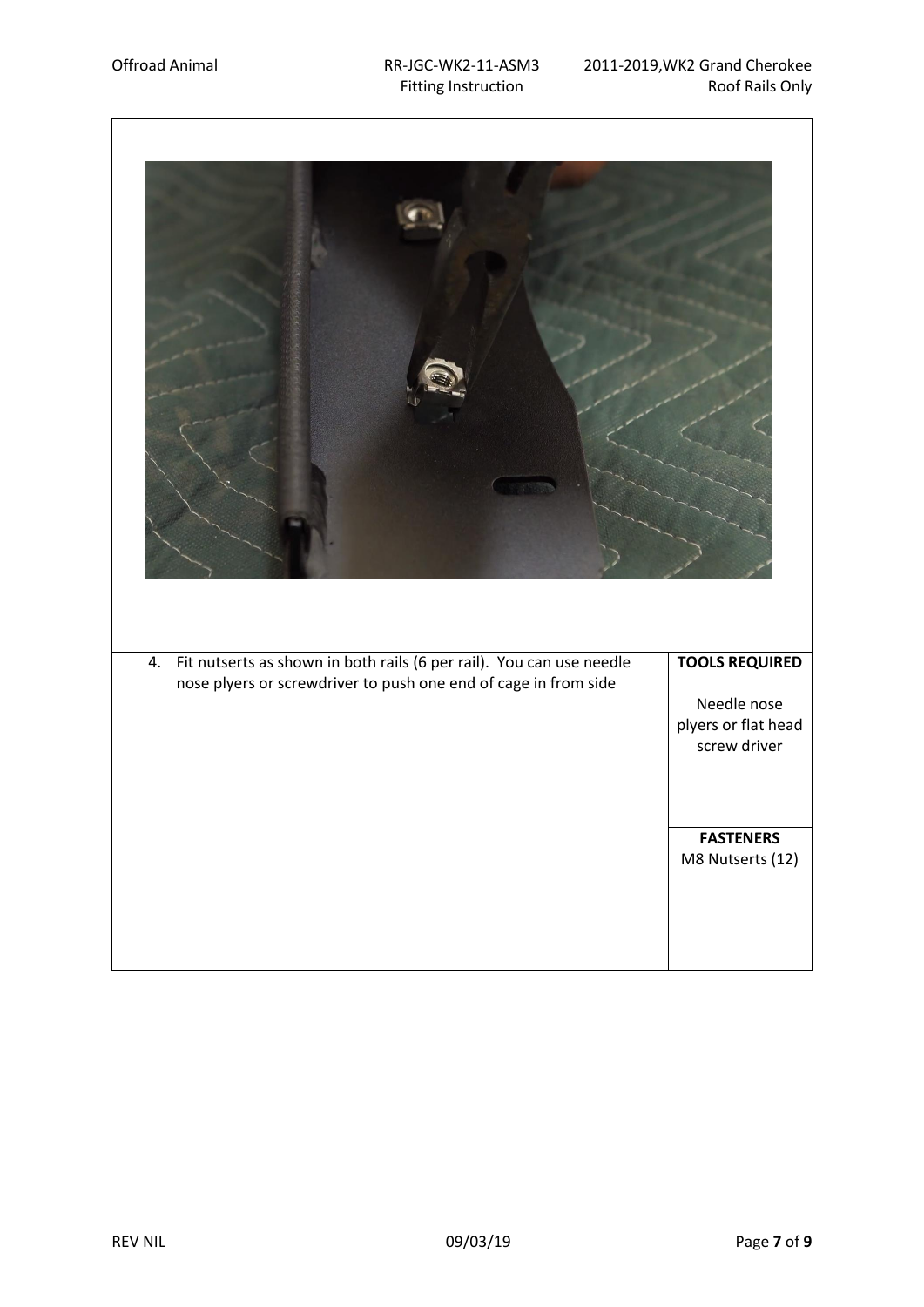$\lceil$ 

| 5. Lift steel rail onto roof ash shown. Repeat for other side | <b>TOOLS REQUIRED</b> |
|---------------------------------------------------------------|-----------------------|
|                                                               |                       |
|                                                               |                       |
|                                                               | <b>FASTENERS</b>      |
|                                                               |                       |
|                                                               |                       |